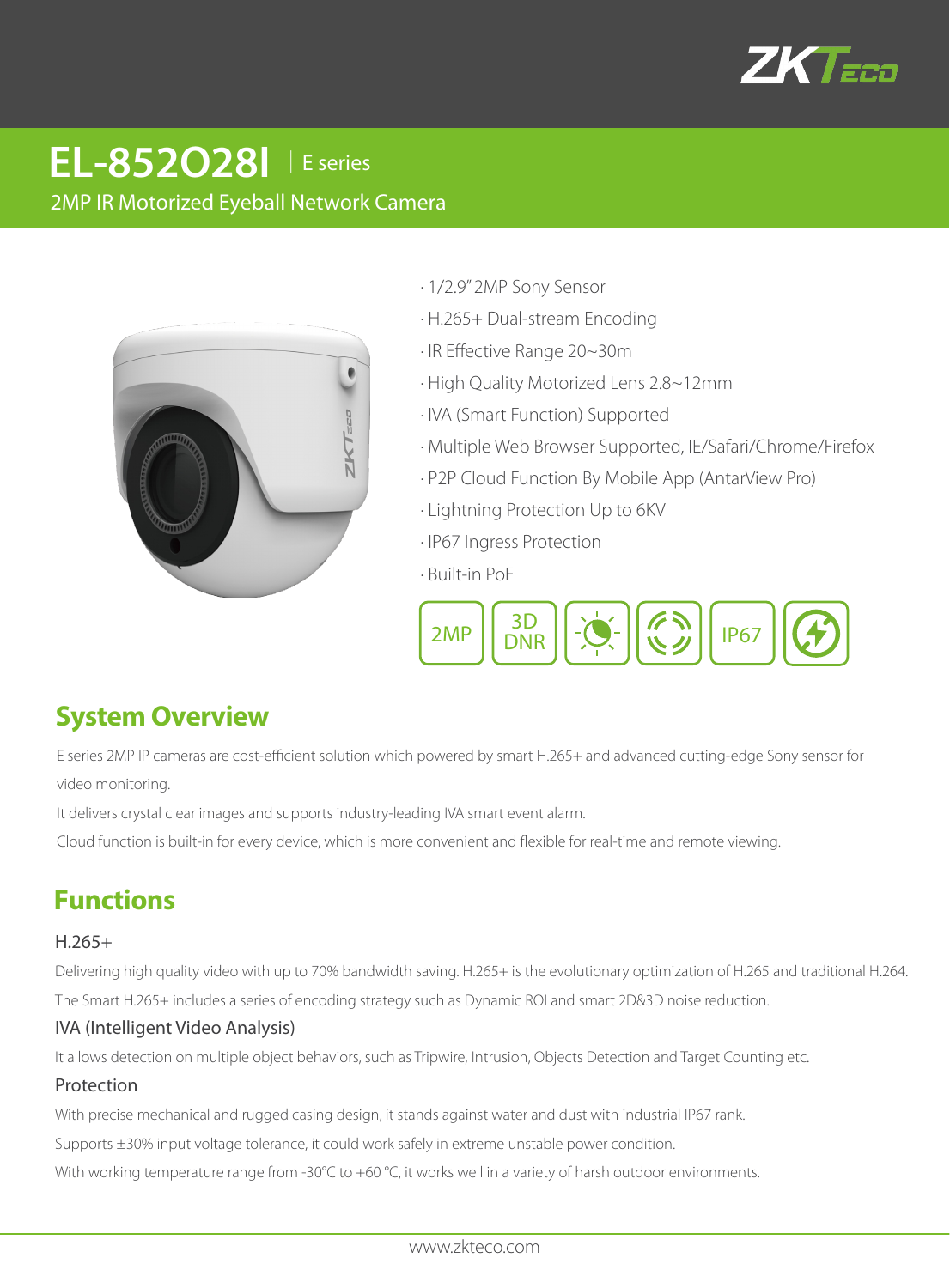# **Technical Parameters**

### Camera

| Model                  | EL-852028I                                  | Flash/DDR          | 16MB/256MB     |
|------------------------|---------------------------------------------|--------------------|----------------|
| Image Sensor           | 1/2.9" 2MP Sony Sensor                      | S/N Ratio          | More than 52dB |
| Min. Illumination      | $0.05$ Lux/F1.4 (color)<br>0 Lux with IR on | <b>IR Distance</b> | $20 - 30m$     |
|                        |                                             | IR LED No.         |                |
| <b>Effective Pixel</b> | 1920(H)* 1080(V)                            |                    |                |
|                        |                                             |                    |                |

#### Lens

| Focal Length | $2.8 - 12$ mm | <b>FOV</b> | $40^{\circ} \sim 102^{\circ}$ |
|--------------|---------------|------------|-------------------------------|
| Aperture     | ۰۱.4          |            |                               |

### Video

| Compressions             | H.265+/H.265/H.264                                                                        | <b>WDR</b>             | <b>DWDR</b>                                                         |
|--------------------------|-------------------------------------------------------------------------------------------|------------------------|---------------------------------------------------------------------|
| <b>Resolutions</b>       | 1080P(1920*1080)/1.3MP(1280*960)/720P(1280*720)<br>D1(720*576)Q720P(640*360)/CIF(352*288) | Day/Night              | Auto(ICR)/Color/B/W                                                 |
|                          |                                                                                           | White Balance          | Supported                                                           |
| <b>Bit Rate Control</b>  | <b>CBR/VBR</b>                                                                            | Defog                  | Supported                                                           |
| <b>Bit Rates</b>         | 16Kbps-8Mbps                                                                              | <b>Noise Reduction</b> | 3D DNR                                                              |
| Streaming                | Dual stream                                                                               | Mirror                 | Supported                                                           |
| <b>Frame Rates</b>       | Main stream: 1920*1080(1~25/30fps)                                                        | Flip                   | Supported                                                           |
|                          |                                                                                           | <b>BLC</b>             | Supported                                                           |
|                          | Sub stream: 720*576(1~25/30fps)                                                           | <b>ROI</b>             | Support 4 fixed region for main<br>stream and sub stream separately |
| Digital Zoom             | 12x                                                                                       | Anti-flicker           | Supported                                                           |
| <b>Audio Compression</b> | G.711u                                                                                    | <b>Privacy Mask</b>    | 4 Areas                                                             |

### Alarm & Audio

| Video Detections | Motion Detection. Video Shelter                        |  | <b>IVA</b> | Tripwire/Intrusion/Object Left/Missing/ |
|------------------|--------------------------------------------------------|--|------------|-----------------------------------------|
| Audio            | 1 channel audio input; 1 channel audio output optional |  |            | Target Counting                         |

## Network

| Ethernet         | 1 RJ-45 port(10/100Mbps)                                                                      | Web Broswers | IE/Firefox/Chrome/Safari   |
|------------------|-----------------------------------------------------------------------------------------------|--------------|----------------------------|
| Protocols        | TCP/IP, UDP, HTTP, IGMP, ICMP, DHCP, RTP/RTSP,DNS,<br>DDNS, FTP, NTP, PPPOE, UPNP, SMTP, SNMP | <b>VMS</b>   | AntarVis 2.0               |
|                  |                                                                                               | Mobile App   | AntarView Pro              |
| Onvif            | Onvif Profile S                                                                               | Platforms    | Mac OS/Windows/iOS/Android |
| Max. Online User |                                                                                               |              |                            |

### General

| Working Temperature      | $-30^{\circ}$ C $\sim$ +60°C | Ingress Protection | <b>IP67</b>     |
|--------------------------|------------------------------|--------------------|-----------------|
| <b>Working Humidity</b>  | $10 - 90\%$                  | <b>Dimensions</b>  | $Q111.6*105$ mm |
| Power Supplies           | PoE, IEEE802.3af             | Net Weight         | 0.4KG           |
|                          | DC12V±10%                    | Gross Weight       | 0.64KG          |
| <b>Power Consumption</b> | $<$ 3W                       |                    |                 |